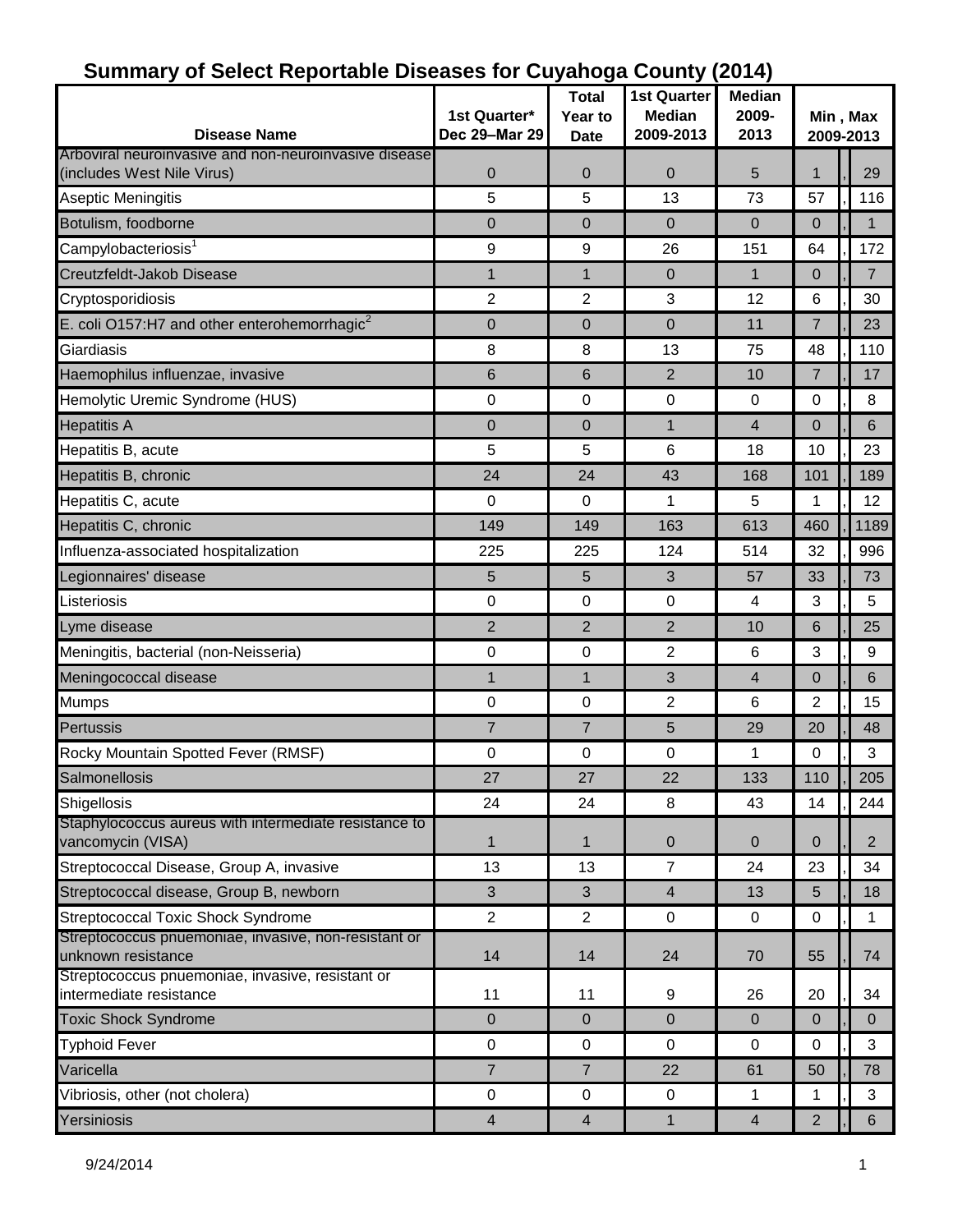| <b>Disease Name</b>                                                                 | 1st Quarter*<br>Dec 29-Mar 29 | <b>Total</b><br>Year to<br><b>Date</b> | <b>1st Quarter</b><br><b>Median</b><br>2009-2013 | <b>Median</b><br>2009-<br>2013 | Min, Max<br>2009-2013 |                |  |
|-------------------------------------------------------------------------------------|-------------------------------|----------------------------------------|--------------------------------------------------|--------------------------------|-----------------------|----------------|--|
| Arboviral neuroinvasive and non-neuroinvasive disease<br>(includes West Nile Virus) | 0                             | $\mathbf 0$                            | $\overline{0}$                                   | 3                              | $\overline{0}$        | 15             |  |
| Aseptic Meningitis                                                                  | 4                             | 4                                      | 10                                               | 41                             | 36                    | 56             |  |
| Botulism, foodborne                                                                 | $\mathbf 0$                   | $\mathbf 0$                            | $\mathbf{0}$                                     | $\overline{0}$                 | $\overline{0}$        | 1              |  |
| Campylobacteriosis <sup>1</sup>                                                     | 6                             | 6                                      | 17                                               | 111                            | 37                    | 123            |  |
| Creutzfeldt-Jakob Disease <sup>2</sup>                                              | $\boldsymbol{0}$              | 0                                      | $\mathbf 0$                                      | 1                              | $\mathbf 0$           | $\overline{7}$ |  |
| Cryptosporidiosis                                                                   | 1                             | 1                                      | 1                                                | 9                              | 5                     | 19             |  |
| E. coli O157:H7 and other enterohemorrhagic <sup>2</sup>                            | $\pmb{0}$                     | 0                                      | 0                                                | 8                              | 6                     | 16             |  |
| Giardiasis                                                                          | 7                             | 7                                      | $\overline{7}$                                   | 31                             | 20                    | 61             |  |
| Haemophilus influenzae, invasive                                                    | 4                             | $\overline{4}$                         | $\overline{2}$                                   | $\overline{7}$                 | 5                     | 10             |  |
| Hemolytic Uremic Syndrome (HUS)                                                     | $\mathbf 0$                   | $\mathbf 0$                            | $\pmb{0}$                                        | 0                              | $\mathbf 0$           | 7              |  |
| <b>Hepatitis A</b>                                                                  | 0                             | 0                                      | $\mathbf{1}$                                     | $\overline{2}$                 | $\mathbf 0$           | 6              |  |
| Hepatitis B, acute                                                                  | 1                             | 1                                      | 4                                                | 10                             | 4                     | 13             |  |
| Hepatitis B, chronic                                                                | 17                            | 17                                     | 17                                               | 75                             | 52                    | 91             |  |
| Hepatitis C, acute                                                                  | 0                             | 0                                      | 1                                                | $\overline{2}$                 | 0                     | 4              |  |
| Hepatitis C, chronic                                                                | 45                            | 45                                     | 71                                               | 247                            | 198                   | 475            |  |
| Influenza-associated hospitalization                                                | 111                           | 111                                    | 64                                               | 288                            | 21                    | 539            |  |
| Legionnaires' disease                                                               | 3                             | 3                                      | 2                                                | 36                             | 20                    | 42             |  |
| Listeriosis                                                                         | 0                             | 0                                      | 0                                                | 3                              | 3                     | 3              |  |
| Lyme disease                                                                        | $\overline{2}$                | $\overline{2}$                         | $\mathbf{1}$                                     | 9                              | 3                     | 16             |  |
| Meningitis, bacterial (non-Neisseria)                                               | 0                             | $\mathbf 0$                            | 0                                                | $\overline{2}$                 | 1                     | 5              |  |
| Meningococcal disease                                                               | $\mathbf 0$                   | 0                                      | 0                                                | $\overline{2}$                 | $\overline{0}$        | 3              |  |
| Mumps                                                                               | 0                             | 0                                      | $\overline{2}$                                   | 4                              | $\overline{2}$        | 14             |  |
| Pertussis                                                                           | $\overline{7}$                | $\overline{7}$                         | 5                                                | 25                             | 15                    | 41             |  |
| Rocky Mountain Spotted Fever (RMSF)                                                 | 0                             | 0                                      | 0                                                | 0                              | 0                     | 2              |  |
| Salmonellosis                                                                       | 18                            | 18                                     | 14                                               | 84                             | 74                    | 138            |  |
| Shigellosis                                                                         | 14                            | 14                                     | $6\phantom{1}$                                   | 17                             | 9                     | 114            |  |
| Staphylococcus aureus with intermediate resistance to<br>vancomycin (VISA)          | $\mathbf 0$                   | 0                                      | 0                                                | $\mathbf{0}$                   | $\mathbf 0$           | $\overline{2}$ |  |
| Streptococcal Disease, Group A, invasive                                            | $\overline{7}$                | $\overline{7}$                         | 3                                                | 13                             | 10                    | 22             |  |
| Streptococcal disease, Group B, newborn                                             | $\mathbf{1}$                  | $\mathbf{1}$                           | $\mathbf{1}$                                     | 4                              | $\mathbf 1$           | 6              |  |
| Streptococcal Toxic Shock Syndrome                                                  | 1                             | 1                                      | 0                                                | 0                              | ত                     |                |  |
| Streptococcus pnuemoniae, invasive, non-resistant or<br>unknown resistance          | $\boldsymbol{9}$              | 9                                      | 10                                               | 37                             | 26                    | 45             |  |
| Streptococcus pnuemoniae, invasive, resistant or<br>intermediate resistance         | $\boldsymbol{9}$              | 9                                      | 4                                                | 17                             | 12                    | 21             |  |
| <b>Toxic Shock Syndrome</b>                                                         | $\mathbf 0$                   | 0                                      | $\mathbf 0$                                      | $\mathbf 0$                    | $\mathbf 0$           | $\pmb{0}$      |  |
| <b>Typhoid Fever</b>                                                                | $\pmb{0}$                     | 0                                      | $\mathbf 0$                                      | 0                              | 0                     | $\overline{2}$ |  |
| Varicella                                                                           | $\overline{7}$                | $\overline{7}$                         | 17                                               | 52                             | 38                    | 66             |  |
| Vibriosis, other (not cholera)                                                      | 0                             | 0                                      | $\mathbf 0$                                      | $\mathbf 1$                    | $\mathbf 0$           | 3              |  |
| Yersiniosis                                                                         | $\overline{2}$                | $\overline{2}$                         | $\mathbf 0$                                      | 3                              | 1                     | 4              |  |

## **Summary of Select Reportable Diseases for CCBH (2014)**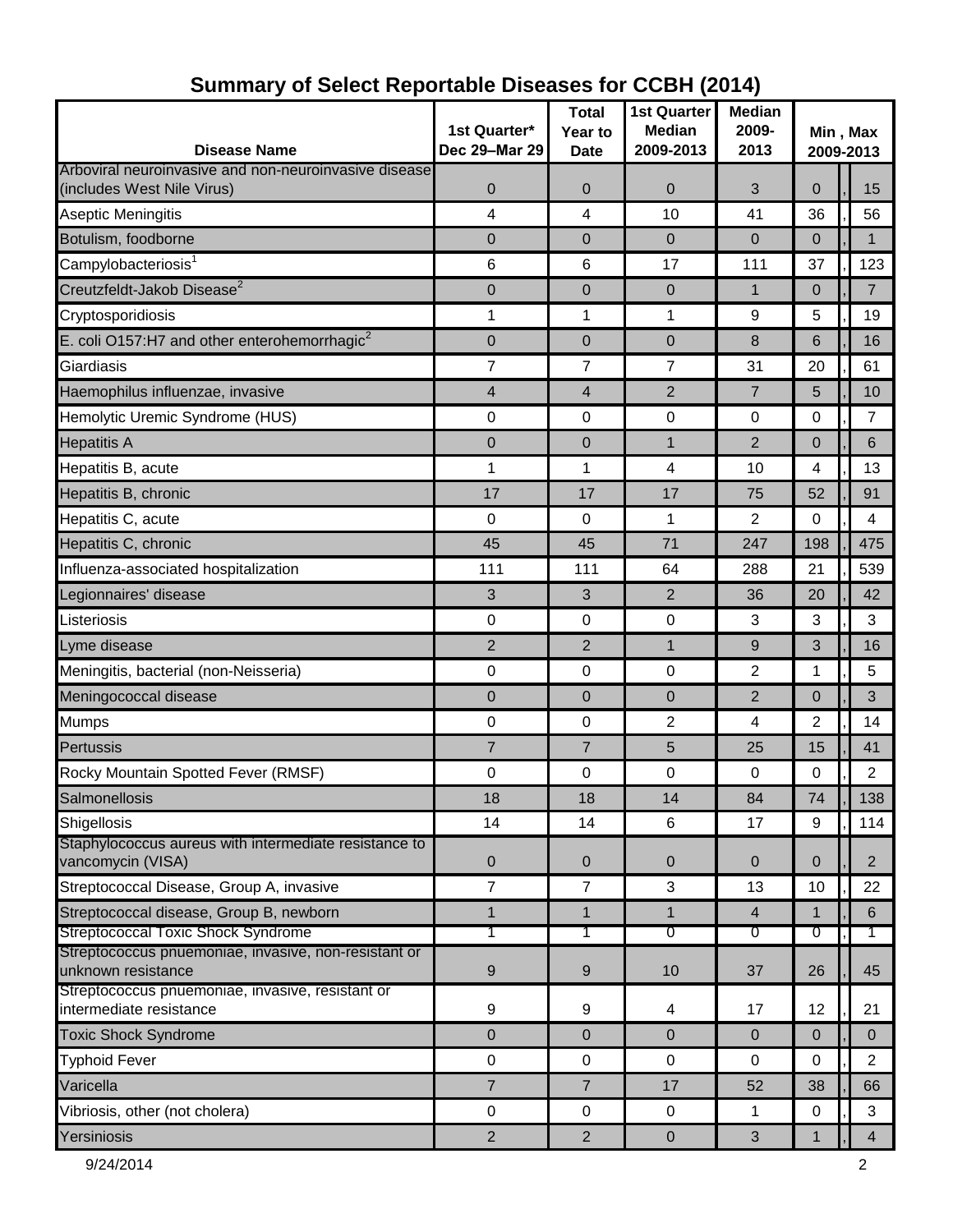| <b>Disease Name</b>                                                                 | 1st Quarter*<br>Dec 29-Mar 29 | <b>Total</b><br>Year to<br><b>Date</b> | <b>1st Quarter</b><br><b>Median</b><br>2009-2013 | <b>Median</b><br>2009-<br>2013 | Min, Max<br>2009-2013 |  |                |
|-------------------------------------------------------------------------------------|-------------------------------|----------------------------------------|--------------------------------------------------|--------------------------------|-----------------------|--|----------------|
| Arboviral neuroinvasive and non-neuroinvasive disease<br>(includes West Nile Virus) | 0                             | $\mathbf 0$                            | 0                                                | $\mathbf{1}$                   | $\mathbf{0}$          |  | 14             |
| Aseptic Meningitis                                                                  | 1                             | 1                                      | $\overline{7}$                                   | 31                             | 16                    |  | 62             |
| Botulism, foodborne                                                                 | 0                             | 0                                      | $\overline{0}$                                   | $\mathbf{0}$                   | 0                     |  | $\mathbf{0}$   |
| Campylobacteriosis <sup>1</sup>                                                     | 3                             | 3                                      | $\overline{7}$                                   | 45                             | 24                    |  | 54             |
| Creutzfeldt-Jakob Disease <sup>2</sup>                                              | $\mathbf{1}$                  | $\mathbf{1}$                           | $\overline{0}$                                   | $\overline{0}$                 | $\mathbf{0}$          |  | $\mathbf{0}$   |
| Cryptosporidiosis                                                                   | 1                             | 1                                      | 2                                                | 3                              | 0                     |  | 10             |
| E. coli O157:H7 and other enterohemorrhagic <sup>2</sup>                            | 0                             | 0                                      | $\overline{0}$                                   | 3                              | 1                     |  | 6              |
| Giardiasis                                                                          | 1                             | 1                                      | 8                                                | 39                             | 20                    |  | 54             |
| Haemophilus influenzae, invasive                                                    | $\overline{2}$                | $\overline{2}$                         | $\mathbf 0$                                      | 3                              | $\overline{2}$        |  | 6              |
| Hemolytic Uremic Syndrome (HUS)                                                     | 0                             | $\mathbf 0$                            | $\pmb{0}$                                        | $\mathbf 0$                    | 0                     |  | 1              |
| <b>Hepatitis A</b>                                                                  | 0                             | $\mathbf 0$                            | 0                                                | $\Omega$                       | $\mathbf{0}$          |  | $\overline{2}$ |
| Hepatitis B, acute                                                                  | 4                             | 4                                      | 2                                                | 6                              | 4                     |  | 13             |
| Hepatitis B, chronic                                                                | $\overline{7}$                | $\overline{7}$                         | 23                                               | 85                             | 49                    |  | 93             |
| Hepatitis C, acute                                                                  | 0                             | 0                                      | 1                                                | 3                              | 1                     |  | 8              |
| Hepatitis C, chronic                                                                | 102                           | 102                                    | 89                                               | 356                            | 256                   |  | 701            |
| Influenza-associated hospitalization                                                | 110                           | 110                                    | 55                                               | 218                            | 9                     |  | 440            |
| Legionnaires' disease                                                               | $\overline{2}$                | 2                                      | $\mathbf{1}$                                     | 22                             | 12                    |  | 30             |
| Listeriosis                                                                         | 0                             | $\boldsymbol{0}$                       | $\mathbf 0$                                      | 1                              | 0                     |  | $\overline{2}$ |
| Lyme disease                                                                        | 0                             | $\mathbf 0$                            | $\mathbf{1}$                                     | $\overline{2}$                 | 1                     |  | 8              |
| Meningitis, bacterial (non-Neisseria)                                               | 0                             | 0                                      | $\mathbf{1}$                                     | 3                              | 1                     |  | $\overline{7}$ |
| Meningococcal disease                                                               | $\mathbf{1}$                  | 1                                      | $\mathbf{1}$                                     | 3                              | 0                     |  | $\overline{4}$ |
| Mumps                                                                               | 0                             | 0                                      | $\mathbf 0$                                      | $\boldsymbol{0}$               | 0                     |  | $\overline{2}$ |
| Pertussis                                                                           | 0                             | $\mathbf 0$                            | $\mathbf{1}$                                     | 4                              | $\overline{2}$        |  | $\overline{7}$ |
| Rocky Mountain Spotted Fever (RMSF)                                                 | $\pmb{0}$                     | 0                                      | $\pmb{0}$                                        | 0                              | 0                     |  | 1              |
| Salmonellosis                                                                       | 9                             | 9                                      | 6                                                | 46                             | 34                    |  | 66             |
| Shigellosis                                                                         | 10                            | 10                                     | $\overline{2}$                                   | 12                             | 5                     |  | 123            |
| Staphylococcus aureus with intermediate resistance to<br>vancomycin (VISA)          | 1                             | 1                                      | $\overline{0}$                                   | $\overline{0}$                 | $\mathbf{0}$          |  | $\mathbf{1}$   |
| Streptococcal Disease, Group A, invasive                                            | 3                             | $\mathbf{3}$                           | $\overline{\mathbf{4}}$                          | 12                             | $\boldsymbol{9}$      |  | 13             |
| Streptococcal disease, Group B, newborn                                             | $\overline{2}$                | $\overline{2}$                         | 3                                                | 11                             | 2                     |  | 14             |
| Streptococcal Toxic Shock Syndrome                                                  | $\mathbf 0$                   | $\pmb{0}$                              | $\mathbf 0$                                      | $\mathbf 0$                    | 0                     |  | $\mathbf 0$    |
| Streptococcus pnuemoniae, invasive, non-resistant or<br>unknown resistance          | 5                             | 5                                      | 10                                               | 24                             | 22                    |  | 43             |
| Streptococcus pnuemoniae, invasive, resistant or<br>intermediate resistance         | $\overline{2}$                | $\overline{2}$                         | 4                                                | 9                              | 6                     |  | 13             |
| <b>Toxic Shock Syndrome</b>                                                         | $\mathbf{0}$                  | 0                                      | $\overline{0}$                                   | $\mathbf 0$                    | 0                     |  | $\mathbf{0}$   |
| <b>Typhoid Fever</b>                                                                | $\mathsf 0$                   | 0                                      | $\mathbf 0$                                      | 0                              | 0                     |  | $\mathbf{1}$   |
| Varicella                                                                           | 0                             | $\mathbf 0$                            | 3                                                | 12                             | 8                     |  | 18             |
| Vibriosis, other (not cholera)                                                      | $\mathbf 0$                   | $\mathbf 0$                            | $\mathbf 0$                                      | 0                              | $\pmb{0}$             |  | $\mathbf{1}$   |
| Yersiniosis                                                                         | $\overline{2}$                | $\overline{2}$                         | 1                                                | $\mathbf{1}$                   | 1                     |  | $2^{\circ}$    |
| 9/24/2014                                                                           |                               |                                        |                                                  |                                |                       |  | 3              |

# **Summary of Select Reportable Diseases for City of Cleveland (2014)**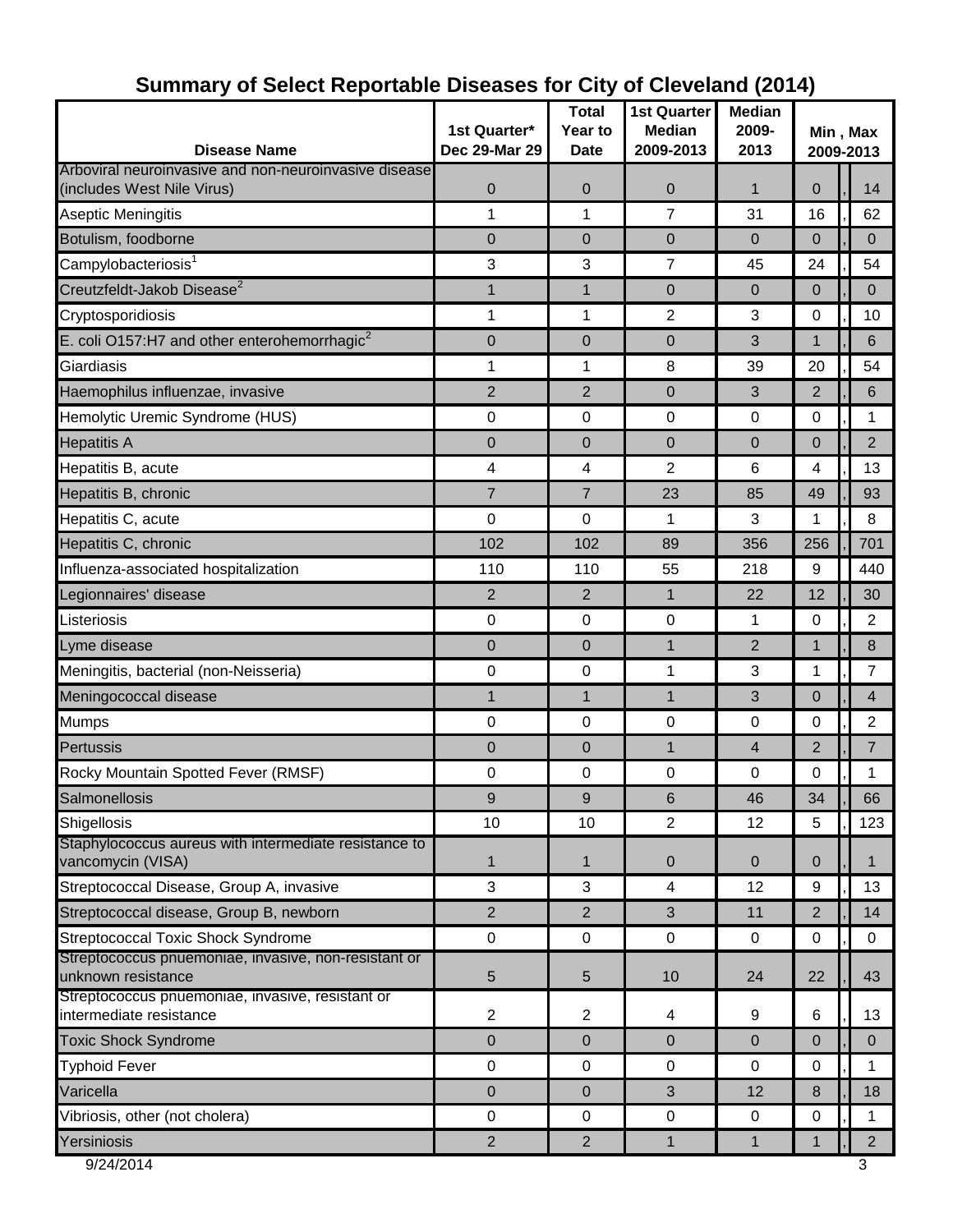| Arboviral neuroinvasive and non-neuroinvasive disease<br>$\boldsymbol{0}$<br>$\mathbf 0$<br>(includes West Nile Virus)<br>$\mathbf 0$<br>$\mathbf 0$<br>$\mathbf 0$<br>3<br>0<br>$\Omega$<br>$\mathbf 0$<br>1<br>Aseptic Meningitis<br>0<br>Botulism, foodborne<br>0<br>0<br>0<br>$\boldsymbol{0}$<br>$\mathbf{0}$<br>$\mathbf{0}$<br>Campylobacteriosis <sup>1</sup><br>0<br>2<br>5<br>0<br>1<br>4<br>Creutzfeldt-Jakob Disease <sup>2</sup><br>0<br>$\mathbf 0$<br>$\mathbf 0$<br>$\overline{0}$<br>$\mathbf{0}$<br>$\mathbf{0}$<br>Cryptosporidiosis<br>0<br>0<br>$\mathbf 0$<br>0<br>1<br>1<br>E. coli O157:H7 and other enterohemorrhagic <sup>2</sup><br>0<br>$\mathbf 0$<br>0<br>$\mathbf 0$<br>$\mathbf{1}$<br>0<br>0<br>0<br>$\mathbf 0$<br>$\overline{2}$<br>Giardiasis<br>0<br>$\mathbf 0$<br>$\overline{2}$<br>Haemophilus influenzae, invasive<br>$\mathbf 0$<br>$\mathbf 0$<br>$\mathbf 0$<br>0<br>$\overline{0}$<br>0<br>$\pmb{0}$<br>Hemolytic Uremic Syndrome (HUS)<br>$\mathbf 0$<br>$\boldsymbol{0}$<br>0<br>0<br><b>Hepatitis A</b><br>0<br>$\mathbf 0$<br>$\mathbf 0$<br>$\mathbf 0$<br>$\mathbf 0$<br>0<br>0<br>$\mathbf 0$<br>$\mathbf 0$<br>0<br>$\mathbf{1}$<br>Hepatitis B, acute<br>$\mathbf 0$<br>Hepatitis B, chronic<br>8<br>0<br>$\mathbf 0$<br>$\mathbf{1}$<br>5<br>$\mathbf{0}$<br>Hepatitis C, acute<br>0<br>0<br>0<br>$\boldsymbol{0}$<br>0<br>0<br>$\overline{2}$<br>$\overline{2}$<br>4<br>Hepatitis C, chronic<br>11<br>5<br>5<br>2<br>Influenza-associated hospitalization<br>4<br>4<br>14<br>$\mathbf 0$<br>Legionnaires' disease<br>$\mathbf 0$<br>$\mathbf 0$<br>$\overline{0}$<br>$\mathbf{1}$<br>$\mathbf 1$<br>$\mathbf 0$<br>Listeriosis<br>0<br>0<br>0<br>0<br>0<br>0<br>$\mathbf 0$<br>$\mathbf 0$<br>1<br>$\mathbf{0}$<br>$\mathbf{1}$<br>Lyme disease<br>Meningitis, bacterial (non-Neisseria)<br>0<br>$\mathbf 0$<br>$\mathbf 0$<br>$\mathbf 0$<br>$\mathbf 0$<br>$\mathbf 0$<br>Meningococcal disease<br>0<br>0<br>0<br>$\mathbf 0$<br>$\mathbf 0$<br>0<br>0<br>$\mathbf 0$<br>0<br>0<br>0<br><b>Mumps</b><br>0<br>Pertussis<br>$\boldsymbol{0}$<br>$\mathbf 0$<br>$\mathbf 0$<br>0<br>$\mathbf{0}$<br>$\mathbf 0$<br>Rocky Mountain Spotted Fever (RMSF)<br>0<br>0<br>0<br>0<br>0<br>1<br>Salmonellosis<br>0<br>0<br>1<br>5<br>1<br>8<br>$\mathbf 0$<br>$\mathbf 0$<br>$\mathbf 0$<br>1<br>Shigellosis<br>0<br>Staphylococcus aureus with intermediate resistance to<br>vancomycin (VISA)<br>$\mathbf 0$<br>$\mathbf 0$<br>$\mathbf 0$<br>$\mathbf 0$<br>$\mathbf 0$<br>$\mathbf{0}$<br>3<br>Streptococcal Disease, Group A, invasive<br>3<br>$\mathbf 0$<br>$\mathbf 0$<br>$\mathbf 0$<br>Streptococcal disease, Group B, newborn<br>0<br>$\overline{0}$<br>$\mathbf 0$<br>$\mathbf 0$<br>$\mathbf{0}$<br>1<br>Streptococcal Toxic Shock Syndrome<br>0<br>$\mathbf 0$<br>1<br>$\boldsymbol{0}$<br>0<br>1<br>Streptococcus pnuemoniae, invasive, non-resistant or<br>unknown resistance<br>$\pmb{0}$<br>0<br>$\mathbf{0}$<br>1<br>$\mathbf 1$<br>Streptococcus pnuemoniae, invasive, resistant or<br>intermediate resistance<br>$\mathsf 0$<br>0<br>$\mathbf 0$<br>0<br>1<br>$\mathbf 0$<br><b>Toxic Shock Syndrome</b><br>0<br>0<br>$\overline{0}$<br>$\mathbf{0}$<br>$\mathbf 0$<br>0<br><b>Typhoid Fever</b><br>0<br>$\mathbf 0$<br>0<br>$\mathbf 0$<br>0<br>0<br>Varicella<br>0<br>$\mathbf 0$<br>$\mathbf{0}$<br>$\mathbf{0}$<br>$\mathbf{0}$<br>$\mathbf{1}$<br>Vibriosis, other (not cholera)<br>$\mathbf 0$<br>$\mathbf 0$<br>$\mathbf 0$<br>0<br>0<br>0 | <b>Disease Name</b> | 1st Quarter*<br>Dec 29-Mar 29 | <b>Total</b><br>Year to<br><b>Date</b> | <b>1st Quarter</b><br><b>Median</b><br>2009-2013 | <b>Median</b><br>2009-<br>2013 | Min, Max<br>2009-2013 |  |                |
|-----------------------------------------------------------------------------------------------------------------------------------------------------------------------------------------------------------------------------------------------------------------------------------------------------------------------------------------------------------------------------------------------------------------------------------------------------------------------------------------------------------------------------------------------------------------------------------------------------------------------------------------------------------------------------------------------------------------------------------------------------------------------------------------------------------------------------------------------------------------------------------------------------------------------------------------------------------------------------------------------------------------------------------------------------------------------------------------------------------------------------------------------------------------------------------------------------------------------------------------------------------------------------------------------------------------------------------------------------------------------------------------------------------------------------------------------------------------------------------------------------------------------------------------------------------------------------------------------------------------------------------------------------------------------------------------------------------------------------------------------------------------------------------------------------------------------------------------------------------------------------------------------------------------------------------------------------------------------------------------------------------------------------------------------------------------------------------------------------------------------------------------------------------------------------------------------------------------------------------------------------------------------------------------------------------------------------------------------------------------------------------------------------------------------------------------------------------------------------------------------------------------------------------------------------------------------------------------------------------------------------------------------------------------------------------------------------------------------------------------------------------------------------------------------------------------------------------------------------------------------------------------------------------------------------------------------------------------------------------------------------------------------------------------------------------------------------------------------------------------------------------------------------------------------------------------------------------------------------------------------------------------------------------------------------------------------------------------------------------------------------------------------------------------------------------------------------------------------------------------------------------------------|---------------------|-------------------------------|----------------------------------------|--------------------------------------------------|--------------------------------|-----------------------|--|----------------|
|                                                                                                                                                                                                                                                                                                                                                                                                                                                                                                                                                                                                                                                                                                                                                                                                                                                                                                                                                                                                                                                                                                                                                                                                                                                                                                                                                                                                                                                                                                                                                                                                                                                                                                                                                                                                                                                                                                                                                                                                                                                                                                                                                                                                                                                                                                                                                                                                                                                                                                                                                                                                                                                                                                                                                                                                                                                                                                                                                                                                                                                                                                                                                                                                                                                                                                                                                                                                                                                                                                                       |                     |                               |                                        |                                                  |                                |                       |  |                |
|                                                                                                                                                                                                                                                                                                                                                                                                                                                                                                                                                                                                                                                                                                                                                                                                                                                                                                                                                                                                                                                                                                                                                                                                                                                                                                                                                                                                                                                                                                                                                                                                                                                                                                                                                                                                                                                                                                                                                                                                                                                                                                                                                                                                                                                                                                                                                                                                                                                                                                                                                                                                                                                                                                                                                                                                                                                                                                                                                                                                                                                                                                                                                                                                                                                                                                                                                                                                                                                                                                                       |                     |                               |                                        |                                                  |                                |                       |  |                |
|                                                                                                                                                                                                                                                                                                                                                                                                                                                                                                                                                                                                                                                                                                                                                                                                                                                                                                                                                                                                                                                                                                                                                                                                                                                                                                                                                                                                                                                                                                                                                                                                                                                                                                                                                                                                                                                                                                                                                                                                                                                                                                                                                                                                                                                                                                                                                                                                                                                                                                                                                                                                                                                                                                                                                                                                                                                                                                                                                                                                                                                                                                                                                                                                                                                                                                                                                                                                                                                                                                                       |                     |                               |                                        |                                                  |                                |                       |  |                |
|                                                                                                                                                                                                                                                                                                                                                                                                                                                                                                                                                                                                                                                                                                                                                                                                                                                                                                                                                                                                                                                                                                                                                                                                                                                                                                                                                                                                                                                                                                                                                                                                                                                                                                                                                                                                                                                                                                                                                                                                                                                                                                                                                                                                                                                                                                                                                                                                                                                                                                                                                                                                                                                                                                                                                                                                                                                                                                                                                                                                                                                                                                                                                                                                                                                                                                                                                                                                                                                                                                                       |                     |                               |                                        |                                                  |                                |                       |  |                |
|                                                                                                                                                                                                                                                                                                                                                                                                                                                                                                                                                                                                                                                                                                                                                                                                                                                                                                                                                                                                                                                                                                                                                                                                                                                                                                                                                                                                                                                                                                                                                                                                                                                                                                                                                                                                                                                                                                                                                                                                                                                                                                                                                                                                                                                                                                                                                                                                                                                                                                                                                                                                                                                                                                                                                                                                                                                                                                                                                                                                                                                                                                                                                                                                                                                                                                                                                                                                                                                                                                                       |                     |                               |                                        |                                                  |                                |                       |  |                |
|                                                                                                                                                                                                                                                                                                                                                                                                                                                                                                                                                                                                                                                                                                                                                                                                                                                                                                                                                                                                                                                                                                                                                                                                                                                                                                                                                                                                                                                                                                                                                                                                                                                                                                                                                                                                                                                                                                                                                                                                                                                                                                                                                                                                                                                                                                                                                                                                                                                                                                                                                                                                                                                                                                                                                                                                                                                                                                                                                                                                                                                                                                                                                                                                                                                                                                                                                                                                                                                                                                                       |                     |                               |                                        |                                                  |                                |                       |  |                |
|                                                                                                                                                                                                                                                                                                                                                                                                                                                                                                                                                                                                                                                                                                                                                                                                                                                                                                                                                                                                                                                                                                                                                                                                                                                                                                                                                                                                                                                                                                                                                                                                                                                                                                                                                                                                                                                                                                                                                                                                                                                                                                                                                                                                                                                                                                                                                                                                                                                                                                                                                                                                                                                                                                                                                                                                                                                                                                                                                                                                                                                                                                                                                                                                                                                                                                                                                                                                                                                                                                                       |                     |                               |                                        |                                                  |                                |                       |  |                |
|                                                                                                                                                                                                                                                                                                                                                                                                                                                                                                                                                                                                                                                                                                                                                                                                                                                                                                                                                                                                                                                                                                                                                                                                                                                                                                                                                                                                                                                                                                                                                                                                                                                                                                                                                                                                                                                                                                                                                                                                                                                                                                                                                                                                                                                                                                                                                                                                                                                                                                                                                                                                                                                                                                                                                                                                                                                                                                                                                                                                                                                                                                                                                                                                                                                                                                                                                                                                                                                                                                                       |                     |                               |                                        |                                                  |                                |                       |  |                |
|                                                                                                                                                                                                                                                                                                                                                                                                                                                                                                                                                                                                                                                                                                                                                                                                                                                                                                                                                                                                                                                                                                                                                                                                                                                                                                                                                                                                                                                                                                                                                                                                                                                                                                                                                                                                                                                                                                                                                                                                                                                                                                                                                                                                                                                                                                                                                                                                                                                                                                                                                                                                                                                                                                                                                                                                                                                                                                                                                                                                                                                                                                                                                                                                                                                                                                                                                                                                                                                                                                                       |                     |                               |                                        |                                                  |                                |                       |  |                |
|                                                                                                                                                                                                                                                                                                                                                                                                                                                                                                                                                                                                                                                                                                                                                                                                                                                                                                                                                                                                                                                                                                                                                                                                                                                                                                                                                                                                                                                                                                                                                                                                                                                                                                                                                                                                                                                                                                                                                                                                                                                                                                                                                                                                                                                                                                                                                                                                                                                                                                                                                                                                                                                                                                                                                                                                                                                                                                                                                                                                                                                                                                                                                                                                                                                                                                                                                                                                                                                                                                                       |                     |                               |                                        |                                                  |                                |                       |  |                |
|                                                                                                                                                                                                                                                                                                                                                                                                                                                                                                                                                                                                                                                                                                                                                                                                                                                                                                                                                                                                                                                                                                                                                                                                                                                                                                                                                                                                                                                                                                                                                                                                                                                                                                                                                                                                                                                                                                                                                                                                                                                                                                                                                                                                                                                                                                                                                                                                                                                                                                                                                                                                                                                                                                                                                                                                                                                                                                                                                                                                                                                                                                                                                                                                                                                                                                                                                                                                                                                                                                                       |                     |                               |                                        |                                                  |                                |                       |  |                |
|                                                                                                                                                                                                                                                                                                                                                                                                                                                                                                                                                                                                                                                                                                                                                                                                                                                                                                                                                                                                                                                                                                                                                                                                                                                                                                                                                                                                                                                                                                                                                                                                                                                                                                                                                                                                                                                                                                                                                                                                                                                                                                                                                                                                                                                                                                                                                                                                                                                                                                                                                                                                                                                                                                                                                                                                                                                                                                                                                                                                                                                                                                                                                                                                                                                                                                                                                                                                                                                                                                                       |                     |                               |                                        |                                                  |                                |                       |  |                |
|                                                                                                                                                                                                                                                                                                                                                                                                                                                                                                                                                                                                                                                                                                                                                                                                                                                                                                                                                                                                                                                                                                                                                                                                                                                                                                                                                                                                                                                                                                                                                                                                                                                                                                                                                                                                                                                                                                                                                                                                                                                                                                                                                                                                                                                                                                                                                                                                                                                                                                                                                                                                                                                                                                                                                                                                                                                                                                                                                                                                                                                                                                                                                                                                                                                                                                                                                                                                                                                                                                                       |                     |                               |                                        |                                                  |                                |                       |  |                |
|                                                                                                                                                                                                                                                                                                                                                                                                                                                                                                                                                                                                                                                                                                                                                                                                                                                                                                                                                                                                                                                                                                                                                                                                                                                                                                                                                                                                                                                                                                                                                                                                                                                                                                                                                                                                                                                                                                                                                                                                                                                                                                                                                                                                                                                                                                                                                                                                                                                                                                                                                                                                                                                                                                                                                                                                                                                                                                                                                                                                                                                                                                                                                                                                                                                                                                                                                                                                                                                                                                                       |                     |                               |                                        |                                                  |                                |                       |  |                |
|                                                                                                                                                                                                                                                                                                                                                                                                                                                                                                                                                                                                                                                                                                                                                                                                                                                                                                                                                                                                                                                                                                                                                                                                                                                                                                                                                                                                                                                                                                                                                                                                                                                                                                                                                                                                                                                                                                                                                                                                                                                                                                                                                                                                                                                                                                                                                                                                                                                                                                                                                                                                                                                                                                                                                                                                                                                                                                                                                                                                                                                                                                                                                                                                                                                                                                                                                                                                                                                                                                                       |                     |                               |                                        |                                                  |                                |                       |  | 19             |
|                                                                                                                                                                                                                                                                                                                                                                                                                                                                                                                                                                                                                                                                                                                                                                                                                                                                                                                                                                                                                                                                                                                                                                                                                                                                                                                                                                                                                                                                                                                                                                                                                                                                                                                                                                                                                                                                                                                                                                                                                                                                                                                                                                                                                                                                                                                                                                                                                                                                                                                                                                                                                                                                                                                                                                                                                                                                                                                                                                                                                                                                                                                                                                                                                                                                                                                                                                                                                                                                                                                       |                     |                               |                                        |                                                  |                                |                       |  | 17             |
|                                                                                                                                                                                                                                                                                                                                                                                                                                                                                                                                                                                                                                                                                                                                                                                                                                                                                                                                                                                                                                                                                                                                                                                                                                                                                                                                                                                                                                                                                                                                                                                                                                                                                                                                                                                                                                                                                                                                                                                                                                                                                                                                                                                                                                                                                                                                                                                                                                                                                                                                                                                                                                                                                                                                                                                                                                                                                                                                                                                                                                                                                                                                                                                                                                                                                                                                                                                                                                                                                                                       |                     |                               |                                        |                                                  |                                |                       |  |                |
|                                                                                                                                                                                                                                                                                                                                                                                                                                                                                                                                                                                                                                                                                                                                                                                                                                                                                                                                                                                                                                                                                                                                                                                                                                                                                                                                                                                                                                                                                                                                                                                                                                                                                                                                                                                                                                                                                                                                                                                                                                                                                                                                                                                                                                                                                                                                                                                                                                                                                                                                                                                                                                                                                                                                                                                                                                                                                                                                                                                                                                                                                                                                                                                                                                                                                                                                                                                                                                                                                                                       |                     |                               |                                        |                                                  |                                |                       |  |                |
|                                                                                                                                                                                                                                                                                                                                                                                                                                                                                                                                                                                                                                                                                                                                                                                                                                                                                                                                                                                                                                                                                                                                                                                                                                                                                                                                                                                                                                                                                                                                                                                                                                                                                                                                                                                                                                                                                                                                                                                                                                                                                                                                                                                                                                                                                                                                                                                                                                                                                                                                                                                                                                                                                                                                                                                                                                                                                                                                                                                                                                                                                                                                                                                                                                                                                                                                                                                                                                                                                                                       |                     |                               |                                        |                                                  |                                |                       |  |                |
|                                                                                                                                                                                                                                                                                                                                                                                                                                                                                                                                                                                                                                                                                                                                                                                                                                                                                                                                                                                                                                                                                                                                                                                                                                                                                                                                                                                                                                                                                                                                                                                                                                                                                                                                                                                                                                                                                                                                                                                                                                                                                                                                                                                                                                                                                                                                                                                                                                                                                                                                                                                                                                                                                                                                                                                                                                                                                                                                                                                                                                                                                                                                                                                                                                                                                                                                                                                                                                                                                                                       |                     |                               |                                        |                                                  |                                |                       |  |                |
|                                                                                                                                                                                                                                                                                                                                                                                                                                                                                                                                                                                                                                                                                                                                                                                                                                                                                                                                                                                                                                                                                                                                                                                                                                                                                                                                                                                                                                                                                                                                                                                                                                                                                                                                                                                                                                                                                                                                                                                                                                                                                                                                                                                                                                                                                                                                                                                                                                                                                                                                                                                                                                                                                                                                                                                                                                                                                                                                                                                                                                                                                                                                                                                                                                                                                                                                                                                                                                                                                                                       |                     |                               |                                        |                                                  |                                |                       |  |                |
|                                                                                                                                                                                                                                                                                                                                                                                                                                                                                                                                                                                                                                                                                                                                                                                                                                                                                                                                                                                                                                                                                                                                                                                                                                                                                                                                                                                                                                                                                                                                                                                                                                                                                                                                                                                                                                                                                                                                                                                                                                                                                                                                                                                                                                                                                                                                                                                                                                                                                                                                                                                                                                                                                                                                                                                                                                                                                                                                                                                                                                                                                                                                                                                                                                                                                                                                                                                                                                                                                                                       |                     |                               |                                        |                                                  |                                |                       |  |                |
|                                                                                                                                                                                                                                                                                                                                                                                                                                                                                                                                                                                                                                                                                                                                                                                                                                                                                                                                                                                                                                                                                                                                                                                                                                                                                                                                                                                                                                                                                                                                                                                                                                                                                                                                                                                                                                                                                                                                                                                                                                                                                                                                                                                                                                                                                                                                                                                                                                                                                                                                                                                                                                                                                                                                                                                                                                                                                                                                                                                                                                                                                                                                                                                                                                                                                                                                                                                                                                                                                                                       |                     |                               |                                        |                                                  |                                |                       |  |                |
|                                                                                                                                                                                                                                                                                                                                                                                                                                                                                                                                                                                                                                                                                                                                                                                                                                                                                                                                                                                                                                                                                                                                                                                                                                                                                                                                                                                                                                                                                                                                                                                                                                                                                                                                                                                                                                                                                                                                                                                                                                                                                                                                                                                                                                                                                                                                                                                                                                                                                                                                                                                                                                                                                                                                                                                                                                                                                                                                                                                                                                                                                                                                                                                                                                                                                                                                                                                                                                                                                                                       |                     |                               |                                        |                                                  |                                |                       |  |                |
|                                                                                                                                                                                                                                                                                                                                                                                                                                                                                                                                                                                                                                                                                                                                                                                                                                                                                                                                                                                                                                                                                                                                                                                                                                                                                                                                                                                                                                                                                                                                                                                                                                                                                                                                                                                                                                                                                                                                                                                                                                                                                                                                                                                                                                                                                                                                                                                                                                                                                                                                                                                                                                                                                                                                                                                                                                                                                                                                                                                                                                                                                                                                                                                                                                                                                                                                                                                                                                                                                                                       |                     |                               |                                        |                                                  |                                |                       |  |                |
|                                                                                                                                                                                                                                                                                                                                                                                                                                                                                                                                                                                                                                                                                                                                                                                                                                                                                                                                                                                                                                                                                                                                                                                                                                                                                                                                                                                                                                                                                                                                                                                                                                                                                                                                                                                                                                                                                                                                                                                                                                                                                                                                                                                                                                                                                                                                                                                                                                                                                                                                                                                                                                                                                                                                                                                                                                                                                                                                                                                                                                                                                                                                                                                                                                                                                                                                                                                                                                                                                                                       |                     |                               |                                        |                                                  |                                |                       |  | $\overline{7}$ |
|                                                                                                                                                                                                                                                                                                                                                                                                                                                                                                                                                                                                                                                                                                                                                                                                                                                                                                                                                                                                                                                                                                                                                                                                                                                                                                                                                                                                                                                                                                                                                                                                                                                                                                                                                                                                                                                                                                                                                                                                                                                                                                                                                                                                                                                                                                                                                                                                                                                                                                                                                                                                                                                                                                                                                                                                                                                                                                                                                                                                                                                                                                                                                                                                                                                                                                                                                                                                                                                                                                                       |                     |                               |                                        |                                                  |                                |                       |  |                |
|                                                                                                                                                                                                                                                                                                                                                                                                                                                                                                                                                                                                                                                                                                                                                                                                                                                                                                                                                                                                                                                                                                                                                                                                                                                                                                                                                                                                                                                                                                                                                                                                                                                                                                                                                                                                                                                                                                                                                                                                                                                                                                                                                                                                                                                                                                                                                                                                                                                                                                                                                                                                                                                                                                                                                                                                                                                                                                                                                                                                                                                                                                                                                                                                                                                                                                                                                                                                                                                                                                                       |                     |                               |                                        |                                                  |                                |                       |  | $\overline{2}$ |
|                                                                                                                                                                                                                                                                                                                                                                                                                                                                                                                                                                                                                                                                                                                                                                                                                                                                                                                                                                                                                                                                                                                                                                                                                                                                                                                                                                                                                                                                                                                                                                                                                                                                                                                                                                                                                                                                                                                                                                                                                                                                                                                                                                                                                                                                                                                                                                                                                                                                                                                                                                                                                                                                                                                                                                                                                                                                                                                                                                                                                                                                                                                                                                                                                                                                                                                                                                                                                                                                                                                       |                     |                               |                                        |                                                  |                                |                       |  |                |
|                                                                                                                                                                                                                                                                                                                                                                                                                                                                                                                                                                                                                                                                                                                                                                                                                                                                                                                                                                                                                                                                                                                                                                                                                                                                                                                                                                                                                                                                                                                                                                                                                                                                                                                                                                                                                                                                                                                                                                                                                                                                                                                                                                                                                                                                                                                                                                                                                                                                                                                                                                                                                                                                                                                                                                                                                                                                                                                                                                                                                                                                                                                                                                                                                                                                                                                                                                                                                                                                                                                       |                     |                               |                                        |                                                  |                                |                       |  |                |
|                                                                                                                                                                                                                                                                                                                                                                                                                                                                                                                                                                                                                                                                                                                                                                                                                                                                                                                                                                                                                                                                                                                                                                                                                                                                                                                                                                                                                                                                                                                                                                                                                                                                                                                                                                                                                                                                                                                                                                                                                                                                                                                                                                                                                                                                                                                                                                                                                                                                                                                                                                                                                                                                                                                                                                                                                                                                                                                                                                                                                                                                                                                                                                                                                                                                                                                                                                                                                                                                                                                       |                     |                               |                                        |                                                  |                                |                       |  | $2^{\circ}$    |
|                                                                                                                                                                                                                                                                                                                                                                                                                                                                                                                                                                                                                                                                                                                                                                                                                                                                                                                                                                                                                                                                                                                                                                                                                                                                                                                                                                                                                                                                                                                                                                                                                                                                                                                                                                                                                                                                                                                                                                                                                                                                                                                                                                                                                                                                                                                                                                                                                                                                                                                                                                                                                                                                                                                                                                                                                                                                                                                                                                                                                                                                                                                                                                                                                                                                                                                                                                                                                                                                                                                       |                     |                               |                                        |                                                  |                                |                       |  |                |
|                                                                                                                                                                                                                                                                                                                                                                                                                                                                                                                                                                                                                                                                                                                                                                                                                                                                                                                                                                                                                                                                                                                                                                                                                                                                                                                                                                                                                                                                                                                                                                                                                                                                                                                                                                                                                                                                                                                                                                                                                                                                                                                                                                                                                                                                                                                                                                                                                                                                                                                                                                                                                                                                                                                                                                                                                                                                                                                                                                                                                                                                                                                                                                                                                                                                                                                                                                                                                                                                                                                       |                     |                               |                                        |                                                  |                                |                       |  |                |
|                                                                                                                                                                                                                                                                                                                                                                                                                                                                                                                                                                                                                                                                                                                                                                                                                                                                                                                                                                                                                                                                                                                                                                                                                                                                                                                                                                                                                                                                                                                                                                                                                                                                                                                                                                                                                                                                                                                                                                                                                                                                                                                                                                                                                                                                                                                                                                                                                                                                                                                                                                                                                                                                                                                                                                                                                                                                                                                                                                                                                                                                                                                                                                                                                                                                                                                                                                                                                                                                                                                       |                     |                               |                                        |                                                  |                                |                       |  |                |
|                                                                                                                                                                                                                                                                                                                                                                                                                                                                                                                                                                                                                                                                                                                                                                                                                                                                                                                                                                                                                                                                                                                                                                                                                                                                                                                                                                                                                                                                                                                                                                                                                                                                                                                                                                                                                                                                                                                                                                                                                                                                                                                                                                                                                                                                                                                                                                                                                                                                                                                                                                                                                                                                                                                                                                                                                                                                                                                                                                                                                                                                                                                                                                                                                                                                                                                                                                                                                                                                                                                       |                     |                               |                                        |                                                  |                                |                       |  |                |
|                                                                                                                                                                                                                                                                                                                                                                                                                                                                                                                                                                                                                                                                                                                                                                                                                                                                                                                                                                                                                                                                                                                                                                                                                                                                                                                                                                                                                                                                                                                                                                                                                                                                                                                                                                                                                                                                                                                                                                                                                                                                                                                                                                                                                                                                                                                                                                                                                                                                                                                                                                                                                                                                                                                                                                                                                                                                                                                                                                                                                                                                                                                                                                                                                                                                                                                                                                                                                                                                                                                       |                     |                               |                                        |                                                  |                                |                       |  |                |
| Yersiniosis<br>$\mathbf 0$<br>0<br>$\pmb{0}$<br>$\mathbf 0$<br>$\mathbf{0}$<br>$\overline{0}$<br>9/24/2014<br>4                                                                                                                                                                                                                                                                                                                                                                                                                                                                                                                                                                                                                                                                                                                                                                                                                                                                                                                                                                                                                                                                                                                                                                                                                                                                                                                                                                                                                                                                                                                                                                                                                                                                                                                                                                                                                                                                                                                                                                                                                                                                                                                                                                                                                                                                                                                                                                                                                                                                                                                                                                                                                                                                                                                                                                                                                                                                                                                                                                                                                                                                                                                                                                                                                                                                                                                                                                                                       |                     |                               |                                        |                                                  |                                |                       |  |                |

# **Summary of Select Reportable Diseases for City of Shaker Heights (2014)**